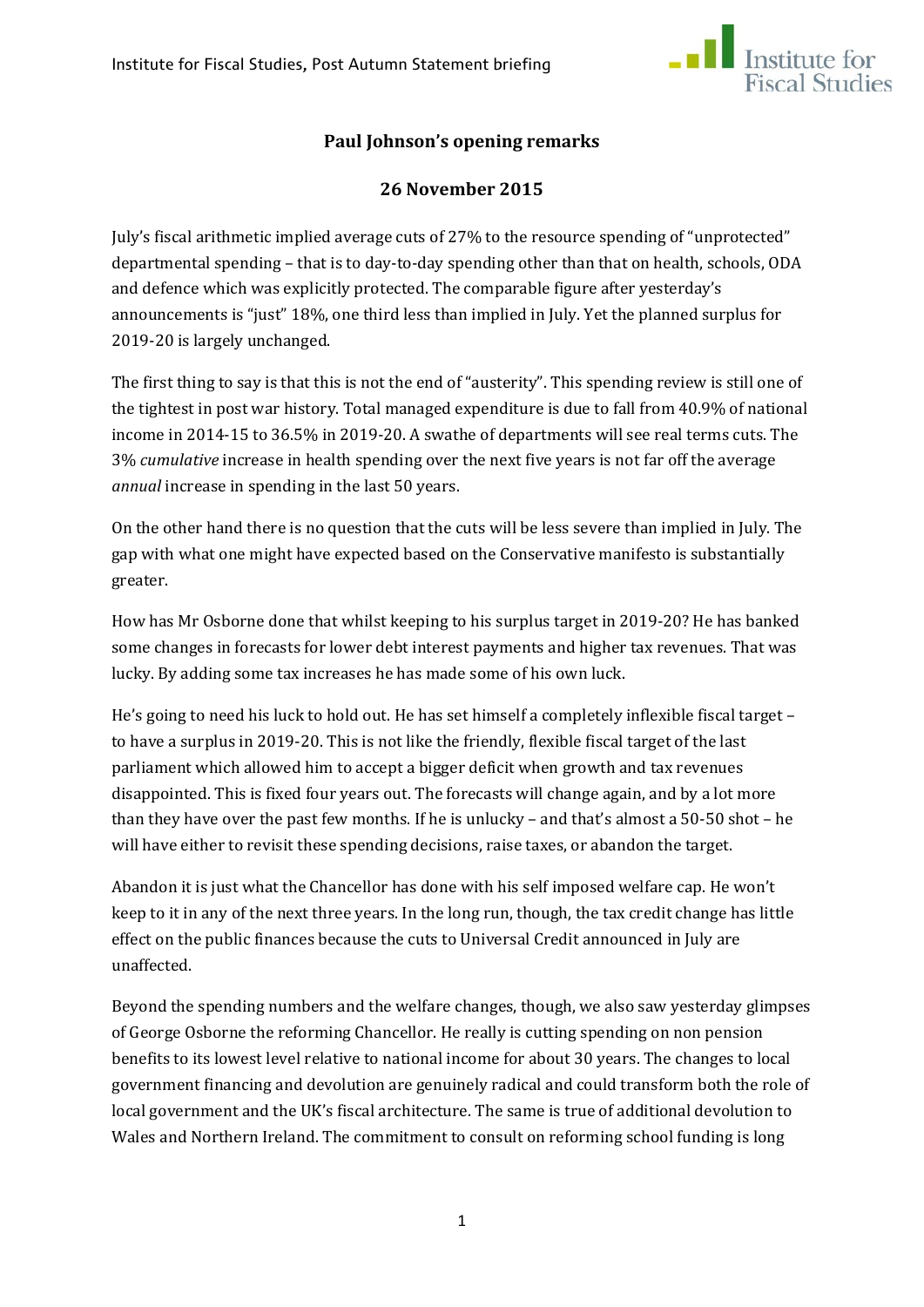

overdue – and would have been much more easily done when there was more money to go around.

### **The spending (and tax) numbers**

There are still some very significant cuts ahead. Unprotected resource DELs (for these purposes all RDEL other than defence, aid, health, schools and devolved nations) are falling 18% by 2019- 20.

That these cuts are now so materially different to what was expected is down to a "gearing" effect. Only about £90 billion of resource DEL spending is unprotected. By comparison with July's implied numbers this spending will be cut by £5 billion less. That's a very small number in the scheme of government spending, but accounts for nearly 6% of all unprotected spending. That's why small changes to the forecast and relatively small tax increases can have such a big effect on the percentage cuts to be suffered by these departments.

So one story is that the police and the foreign office, for example, were spared expected cuts *because* there were modest changes to forecasts. Perhaps it is foolish to speculate about what might have been. But suppose the forecasting changes had moved in the other direction. Would it really in those circumstances have made sense to impose swingeing cuts on the police? It is odd that small corrections to forecasts are presented as driving big changes in policy.

Don't forget though that this was also a tax raising budget. A £3 billion tax on the payrolls of companies with paybills over £3 million is substantial as is an increase in stamp duty land tax of nearly £1 billion on second homes and buy to let properties. The latter especially is also ill designed, not least because it reintroduces, albeit on a small scale, a cliff edge into the Stamp Duty schedule a mere year after the Chancellor made much of abolishing cliff edges in the Stamp Duty schedule. Allowing an extra 2% a year on council tax bills to help pay for social care will also raise revenues by £1.7 billion a year by 2019-20. The tax share of the overall consolidation since 2010 rose modestly as a result of yesterday's announcements, but only from 14% to 17% of the total. Spending will still bear the brunt.

One spending cut that might have escaped your attention in the announcements about housing is in capital grants to Housing Associations. These will be cut by 40% in 2017-18 for example. As the OBR points out in paragraph B.38 despite these cuts "grants are higher over our forecast period as a whole, but this is mainly due to the increase in 2020-21 (*which is beyond the current spending review period*)." (My emphasis ).

#### **Welfare**

The OBR has significantly reduced its forecast of savings from disability benefit reforms – in particular the move from disability living allowance to personal independence payment. This is familiar. Year after year expected savings from this reform go down. In fact this change in forecast would have ensured that the welfare cap in 2020-21 would have been breached. Only a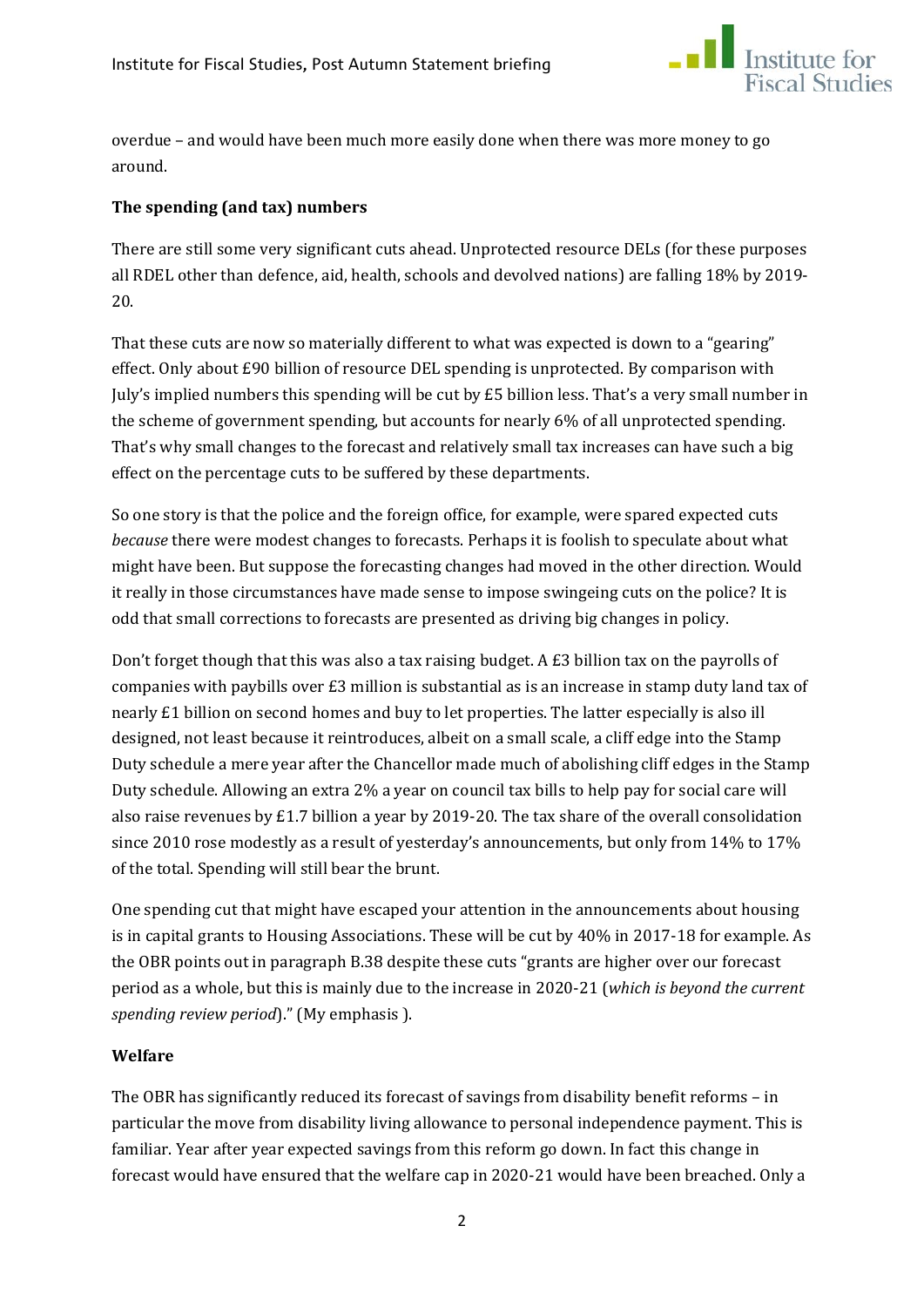

reclassification (which the government argues is a policy change affecting behaviour) of a minor item of spending on temporary accommodation has allowed the cap to be met.

Of course the biggest welfare announcement was that tax credit cuts proposed for April 2016 will no longer happen. They have been abandoned entirely. The long term cost? Nil. Why? Because the equivalent cuts to Universal Credit, now legislated, were left untouched. The expected cost of the U turn is £3.4 billion in 2016-17 but less than £0.5 billion by 2020-21. If you thought the announced saving in 2016-17 was £4.4 billion not £3.4 billion you'd be right. The £4.4 billion number was just wrong. As the OBR puts it in Box 4.3 of the EFO this reflected:

""the challenge of estimating interactions between HMRC tax credits and DWP benefits in the run up to a fiscal event, where the Treasury's policy costings process *does not permit us to call on the expertise of officials* across both departments on all measures that might be subject to interactions" (my emphasis again).

The policy change ensures that no family will take an immediate cash hit. And people will be protected in cash terms even as they roll off tax credits and on to Universal Credit. But the long term generosity of the welfare system will be cut just as much as was ever intended as new claimants will receive significantly lower benefits than they would have done before the July changes. Overall the shift from tax credits and other benefits to Universal Credit is complex. We estimate that in steady state UC will now involve 2.6 million working families being an average of £1,600 a year worse off than they would have been under the current system while 1.9 million will be £1,400 a year better off. UC was always designed to be less generous than the current system to non working families. We estimate that spending on 1.8 million non working families will be reduced by £2.2 billion relative to the current system.

There was also one small, but in the long run potentially important change made to Housing Benefit for social tenants. For new tenants only (a desire not to impose cash losses may be apparent here) housing benefit will be restricted to the equivalent private sector rate. That won't bite much initially, saving £225 million by 2020. Had it been imposed on all tenants immediately it would have saved more than  $E1$  billion. The long run effect is likely to be larger than that. Private sector benefit rates only rise with inflation. Rents tend to rise faster than that. If that happens in the social sector (after the current policy of cutting rents expires) then the long run effect could be substantial.

# **Education, Local government and devolution**

The chancellor has talked of a "devolution revolution". Looking across local government and the constituent countries of the UK there is some reason to accept that a revolution is underway. This is not just political hype.

Additional powers are of course being devolved to Scotland. Wales is also to get some powers over income tax without the need for a referendum. Northern Ireland will get corporation tax